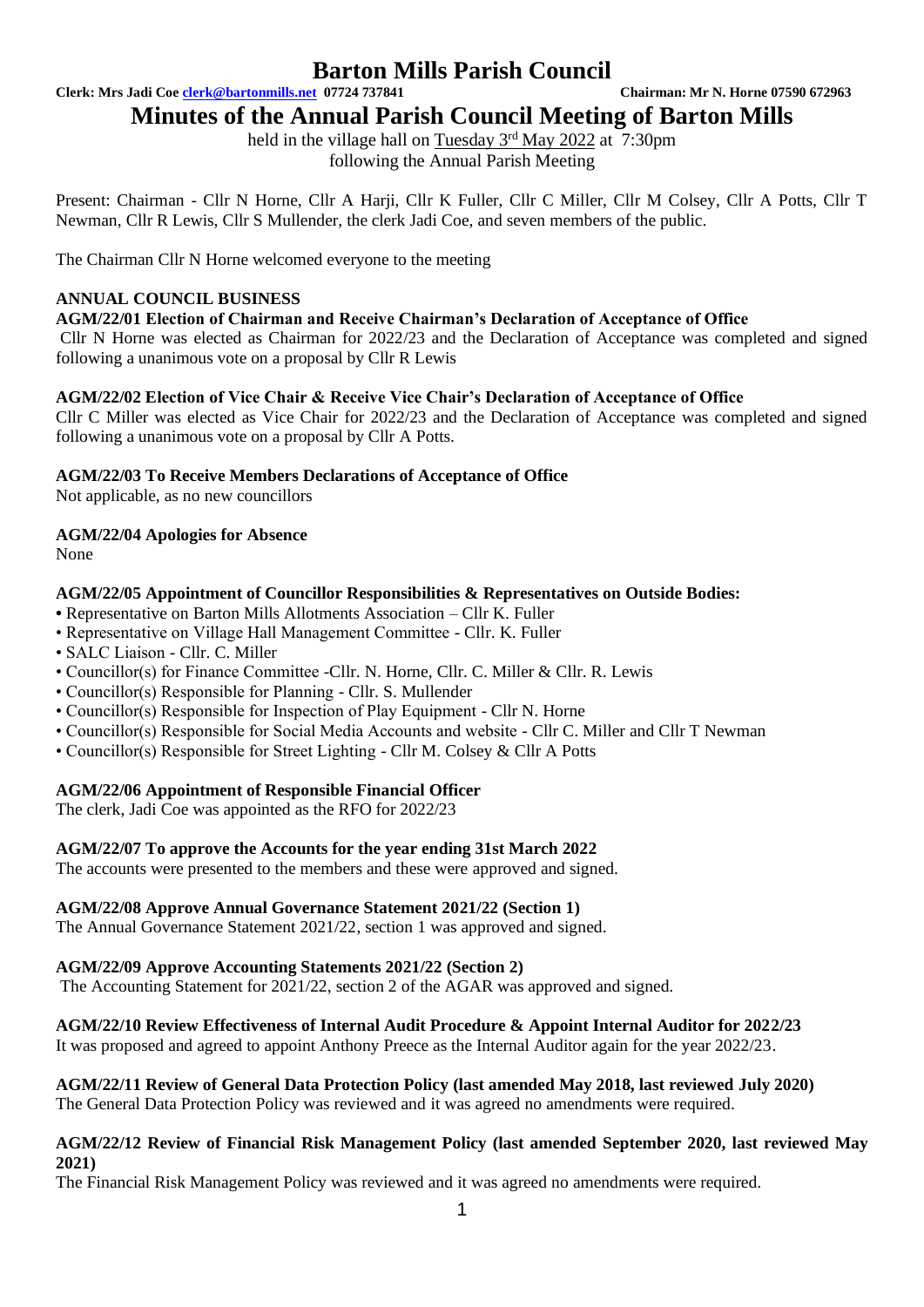**Clerk: Mrs Jadi Coe [clerk@bartonmills.net](mailto:clerk@bartonmills.net) 07724 737841 Chairman: Mr N. Horne 07590 672963**

#### **AGM/22/13 Review of Standing Orders (last amended September 2020, last reviewed May 2021)**

The Standing Orders were reviewed and it was agreed no amendments were required.

## **AGM/22/14 Review of Financial Regulations (last amended September 2020, last reviewed May 2021)**

The Financial Regulations were reviewed and it was agreed no amendments were required.

#### **AGM/22/15 Approve Internal Control Statement**

Cllr C Miller completed the internal Control Statement and noted the following were not present: -Numbering minute pages -Procedure for monitoring any gifts of hospitality It was agreed to begin numbering pages and look into the procedure of monitoring hospitality gifts.

### **AGM/22/16 Review Parish Council Planning Statement**

The Parish Council Planning Statement was reviewed and it was agreed no amendments were required.

Cllr A Harji notified that he is to resign from the Parish Council with immediate effect. Amin Harji was thanked for his 15 years' service to the council and village, he was presented with a thank you gift.

#### **Public Forum:**

Members of the public were given the opportunity to speak but those present spoke at the Annual Parish Meeting prior to this meeting.

#### **22/05/01 Accept and receive apologies for absence**

None

#### **22/05/02 Declarations of members interests**

Cllr R Lewis item 10.2, Cllr T Newman item 6, DC/21/2285/FUL

#### **22/05/03 Minutes**

The minutes of the Parish Council Meeting dated 5<sup>th</sup> April 2022 were proposed and agreed as a true record of the meeting held.

#### **22/05/04 Police reports**

None

#### **22/05/05 County and District Councillors report**

No additional reports were given as both councillors reported at the Annual Parish Meeting which took place before this meeting.

### **22/05/06 Planning and Environment**

**General & For Consideration:**

None

#### **Tree Applications (for information only):**

None

#### **Applications awaiting West Suffolk decision and pending appeals:**

DC/22/0222/ADV – one internally illuminated totem sign at Barton Mills Service Station, IP28 6AE (*pending at 26.4.22)*

DC/21/2368/HH – two storey side extension including first floor extension above existing garage at 3 Cricket View, Barton Mills, IP28 7FA (*pending at 26.4.22)*

DC/22/0021/HH – a. two storey front extension; b. two storey side extension; c. one and half storey side and rear extensions; (following demolition of existing side extension and garage) d. first floor balcony to the side elevation; e. two bay cart lodge with first floor room at The Croft Mildenhall Road Barton Mills IP28 6BD (*pending at 26.4.22)*

DC/21/2285/FUL – 15 dwellings with associated landscaping, highways and engineering works at land used for car boot sale, Newmarket Road, Barton Mills (*pending at 26.4.22)*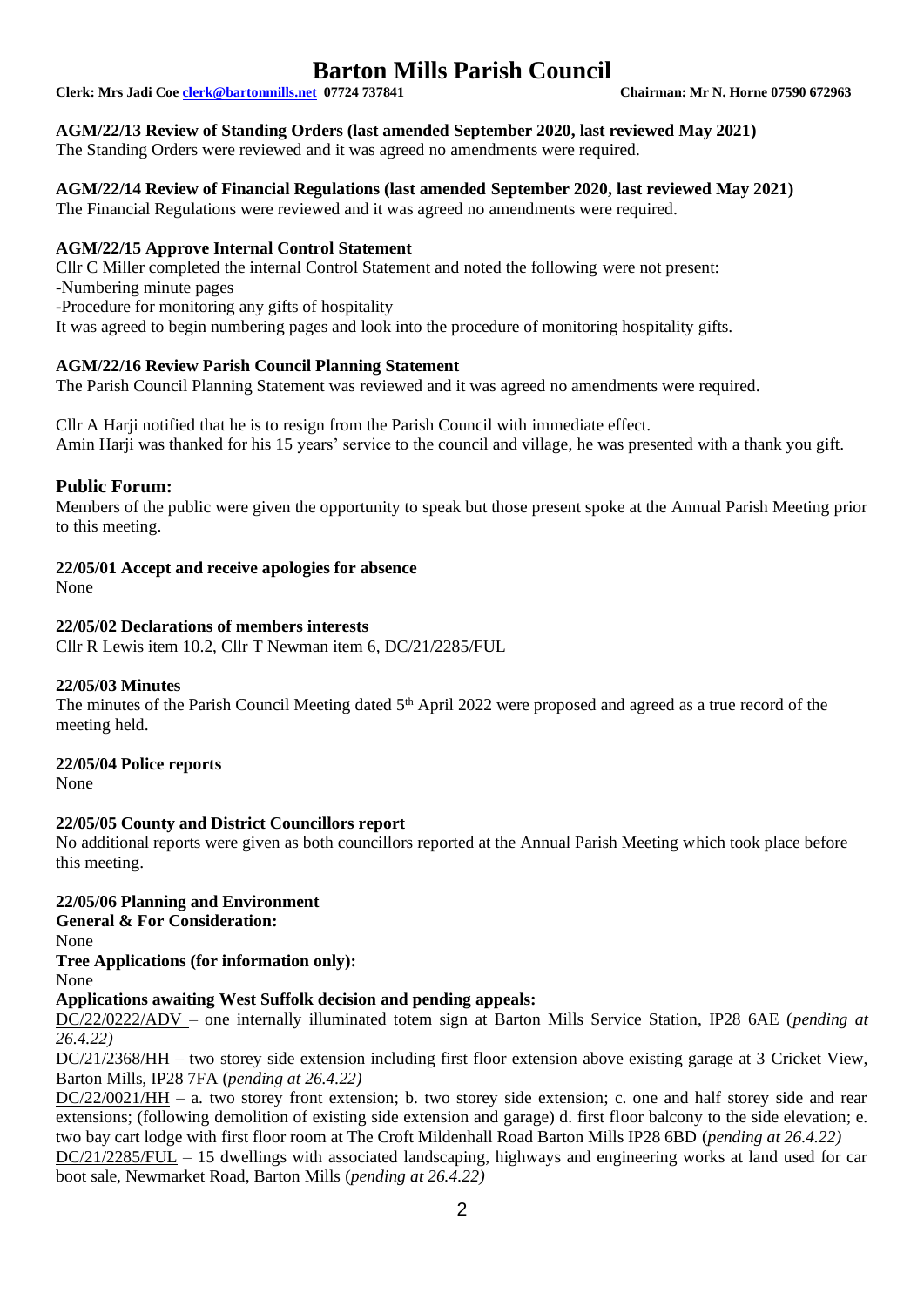## **Clerk: Mrs Jadi Coe [clerk@bartonmills.net](mailto:clerk@bartonmills.net) 07724 737841 Chairman: Mr N. Horne 07590 672963**

#### **Decided/approved (for information only):**

DC/22/0183/HH – part garage conversion to habitable room and modifications to existing doors and windows and detached greenhouse at Lord Mayors Cottage, 53 The Street, Barton Mills, IP28 6AA (approved 14.4.22*)* DC/22/0184/LB – part garage conversion to habitable room and modifications to existing doors and windows and detached greenhouse at Lord Mayors Cottage, 53 The Street, Barton Mills, IP28 6AA (approved 14.4.22)

#### **22/05/07 Neighbourhood Plan**

Cllr N Horne confirmed that the Plan would not override the West Suffolk Local Plan but work alongside it. He will prepare an information sheet for the next meeting and look to form a committee as the Plan needs to be community led.

#### **22/05/08 Clerk's Report, Matters Arising from the Minutes of the Last Meeting and Correspondence**

The editors of the Barton Miller have requested their annual paper donation in exchange for the 10 clerk pages throughout the years in the sum of £100 net.

They have asked whether the Parish Council can donate more paper due to extra pages being printed for the Queens Jubilee. At date there have been 6 pages in relation to the Queens Jubilee, at £10 per page, this would total an additional £60 net worth of paper.

It was agreed to contribute £100 net worth of paper at the present time and look into the additional Jubilee pages at a future meeting.

The volunteer who refills the dog waste bags is running low. The last order was in July 2021 for 12,000 bags at a total cost of £191.55.

It was agreed to purchase an additional 12,000 bags.

James Brokenshire-Dyke from the Environment Agency has been in contact and asked about attending another meeting to present some drawings and more details on the proposed changes to the River Lark. He intends to come to the Parish Council meeting on  $7<sup>th</sup>$  June.

Cllr R Lewis commented that he had read there were further changes and asked if James could clarify these proposed changes too.

#### **22/05/09 Parish Matters**

1. Update on exception site at Newmarket Road update

Havebury have confirmed they have received revised *draft* plans which they need to review.

The main changes being a footpath on Newmarket Road, change of location of the soakaways and some dwellings turned 90 degrees.

A further assessment of the habitat relating to Stone Curlews has also been instructed to the ecologists, as requested by Natural England. At this stage Havebury have no timeframes as to when they expect to receive the completed report. 2. Maintenance of Assets

## A - Lighting,

-SCC informed the Parish Council in March that unit 98 Manor View has failed a structural test and requires replacement, the following quotes have since been obtained:

K & M Lighting approx. £2,132.10 *(to supply and install LED lantern £989.19. Charges will also be needed from UKPN, which have been requested and these are expected to be £1,143)*

Pearce and Kemp £2,167.45 *(column complete with lantern £801.25 plus UKPN costs £1366.20)*

SCC - £1,797.18 *(includes new unit and UKPN costs)*

It was proposed and agreed to accept quote of £1,797.18 from Suffolk County Council

-A resident queried when unit 71 in Church Meadow would be replaced as this was removed last year.

SCC have confirmed they have appointed a contractor and are waiting for a date to start.

#### B - Play park

Cllr N Horne has chosen a new bench, a wooden six seater bench 1.8m for £209.99 from Primose. A Pro-forma invoice has been requested to enable online payment.

#### 3.SID incl rota

The rota is agreed until mid June.

Cllr M Colsey asked whether the SID can change direction on Mildenhall Road. This was confirmed but if he could let the clerk know the direction it is placed, so the data can be analysed correctly.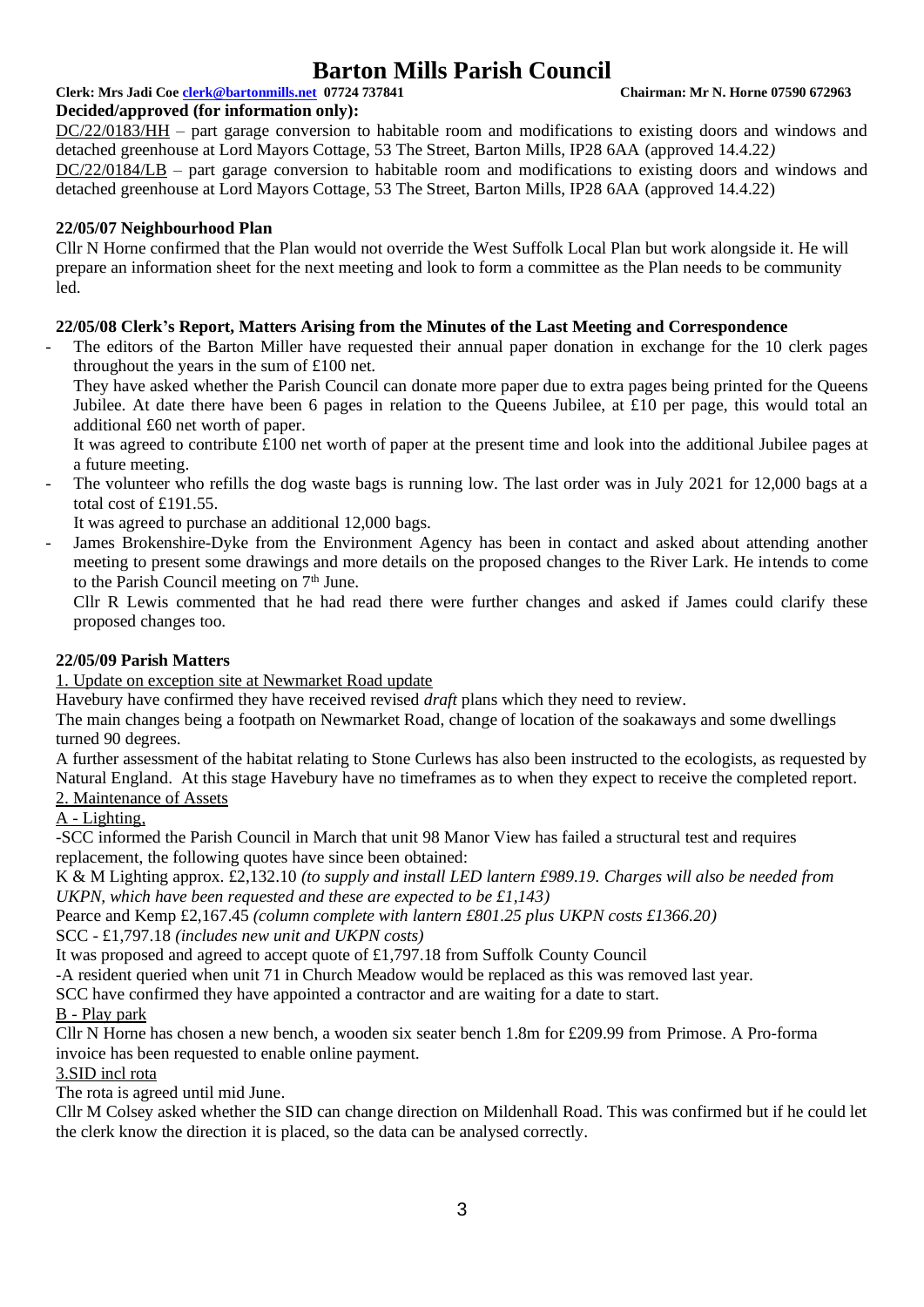**Clerk: Mrs Jadi Coe [clerk@bartonmills.net](mailto:clerk@bartonmills.net) 07724 737841 Chairman: Mr N. Horne 07590 672963**

4.Clean for the Queen weekend

12 litter pick sets, not including high-viz jackets or hoops, have been ordered to be delivered to Cllr N Horne for the weekend of 7<sup>th</sup> and 8<sup>th</sup> May.

It is planned to meet at the village hall at 10:00am each morning.

The clerk to produce a risk assessment, Cllr Neil Horne to order high-vis vests.

It was agreed that Cllr N Horne would welcome volunteers Saturday and Cllr C Miller on Sunday.

5.The Queens Platinum Jubilee Weekend

 $\overline{£375}$  was received from WSC on 7<sup>th</sup> April, letter dated 27<sup>th</sup> April confirming receipt of £500 from SCC within the next 5-10 working days.

Thursday evening – Quiz night with fish and chip supper

Friday morning – coffee morning, including selling of Scarecrow programmes

Saturday morning – under 10s Jubilee Cup, 6 teams participating

Saturday afternoon – picnic on the green and entertainer

Sunday morning – open air church service

Sunday lunch – BBQ on the green

Sunday afternoon – Jazz quintet at St Marys Church

Scarecrow treasure hunt over the weekend, how to build a scarecrow evening on  $18<sup>th</sup>$  May at 6:30 in the Church Room.

The next meeting is scheduled for Wednesday 4<sup>th</sup> May in the Church Rooms.

The Festival of Suffolk Torch Relay is coming through the village on Friday 13<sup>th</sup> May and the Parish Council have been asked to nominate two residents to be the torch bearers. Two residents were nominated by the Parish Council and the clerk to contact the nominees and ask if they would like to be a torch bearer.

6.Use of the playing field update

It has been confirmed Mildenhall under 9s, under 10s and Mildenhall Town Youth FC First (adult team) are using the playing field for training and playing matches.

Permission to use the field has been given by BMFC. These teams are managed by the same person who pays £25 a month for under 9s and under 10s to cover line painting costs, use of club house and field, an additional £25 per adult game played. The Clubhouse if available for players to use the toilet and store belongings.

Under 9s and under 10s will be continuing next season but it is unlikely that the adult team will continue. The Parish Council has also been informed Mildenhall Reserves are using the pitch, the clerk has tried to contact the manager but he has not got back to her.

It was agreed to look at the BMFC lease agreement to check terms and also check whether any rent is applicable. Item to be brought forward to the next meeting.

7.Highways issues

£200.00 has now been received from both WSC and SCC to part fund the speed counts which are to cost £600.00 The clerk to clarify with Cllr B Harvey when the counts will be ordered and installed.

8.Island at Chestnut Close

The contractor Robert Ayers has confirmed the oak post has now been installed. From this he has learnt that the island over-lays solid tarmac and sub-base with a relatively shallow layer of soil above. He has confirmed grass will only thrive if it can get roots down deep and the thin layer of sandy soil means that grass will always be prove to drying out and dying off, especially in extended dry periods, and to invasion by more drought tolerant plants/weeds. He has commented that the existing vegetation may not look as neat as grass but is actually a diverse mix of local plants and attractive Breckland species like the stonecrop (sedum). This could be viewed as more attractive to wildlife because of the range of flowering periods and so provision of nectar and pollen to insects. He believes re-seeding with grass seed is really only worthwhile in my view if someone is prepared to take on the regular maintenance (watering and mowing) which would be required for the grass to survive.

It was agreed to not reseed the area but ask for ideas to make the island more decorative whilst remaining lowmaintenance and perhaps something to stop vehicles driving on the island.

The clerk to contact the contractor.

### **22/05/10 Finance & Policies**

1.Parish Council Bank Balances and Reconciliation from list of Payments and Receipts The clerk confirmed £1,267 is held in the current account at date and £14,059 in the deposit account.